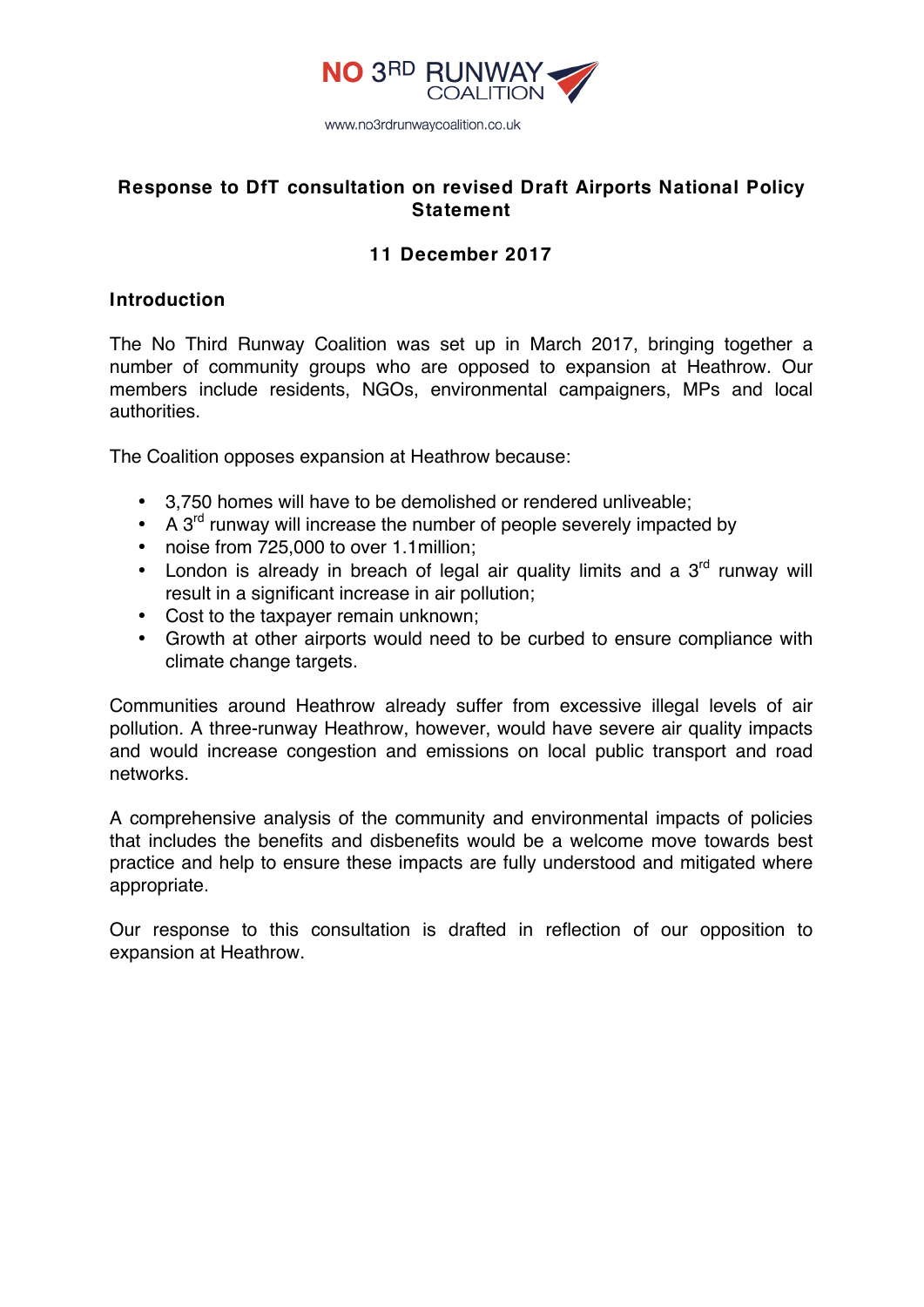

# **Do you have any comments on the revised draft Airports NPS or any of the documents set out in the table on pages 7 and 8?**

# **Air Quality**

It is beyond doubt that expansion would worsen pollution compared with a noexpansion future. Indeed, the revised NPS itself states that the proposal for a northwest runway at Heathrow has a 'high risk' of exceeding legal limits for air quality.

Further, the revised NPS states that without effective mitigation, the expansion of Heathrow would result in increased congestion and emissions on the local transport networks.

The revised NPS also fails to model the impacts of the construction of a new runway on legal air quality limits.

The Government's Air Quality Plan still does not refer to Heathrow expansion despite a recommendation from the Environmental Audit Select Committee that it be directly addressed. Yet, the revised NPS appears to rely on the full and effective implementation of the Plan in order to address the increase in emissions resulting from expansion at Heathrow. This is a significant cause for concern given that the Government is being taken to court for a third time over the lack of detail provided in the plan.

The new aviation demand forecasts predict that a third runway will fill up more quickly than originally expected. The Updated Appraisal Report in paragraph 2.19 states that an expanded Heathrow opening in 2026 would be operating at full capacity by 2028. This will lead to a greater impact on air quality in the first few years of the runway being in use. The NPS does not include any proposal to mitigate this fact.

The Air Quality Re-Appraisal Report Table 1.1 indicates a risk that the Heathrow third runway could delay compliance with limit values. The commentary box explains:

- The risk is higher the earlier the assumed year of opening;
- The risk of impact on compliance is high up to 2029 and exists even if the Government's 2017 Plan actions are fully implemented.

If air quality limits are to be met then it will rely on measures to be implemented by the Mayor of London. Such measures have been designed to improve the public health of Londoners, not for the benefits to be undermined by increased pollution from an expanded Heathrow.

The updated NPS assumes that air pollution will not increase as a result of expansion at Heathrow as long as both the Air Quality Plan and the Clean Growth Strategy are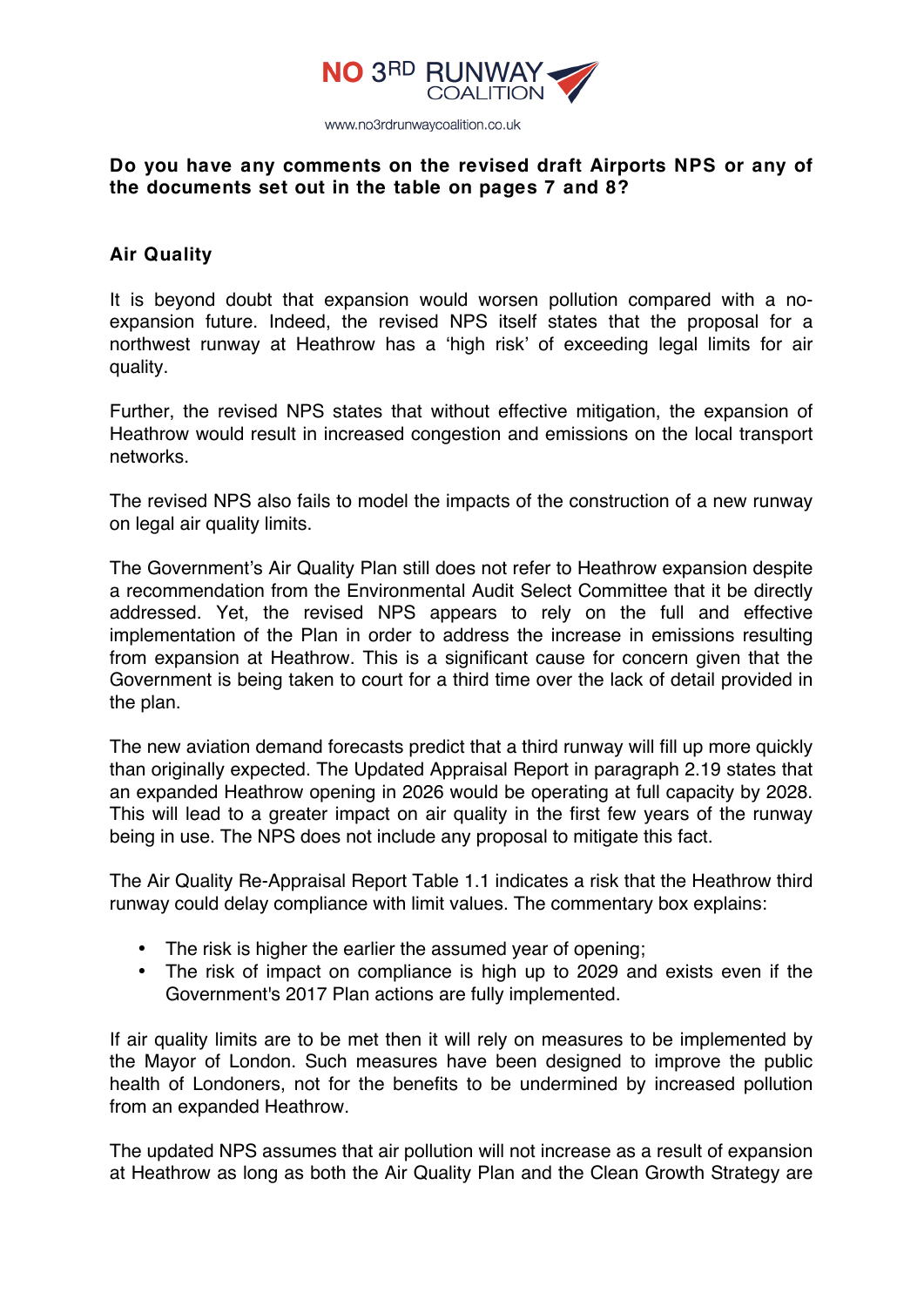

implemented fully and effectively. The full and effective implementation of Government plans does not have a robust and successful history on which one can support this assumption with any confidence.

The revised NPS has not accurately reflected the risk posed by expansion to the continued breach of the UK's air quality legislation. The Government's air quality plan is still subject to legal challenge and no effective enforcement has been proposed should air quality improvements not materialise as the Government expects.

### **Noise**

The new evidence indicates that the third runway would fill up within two years of becoming operational. Consequently the noise impact, including on schools and local populations, would be significantly worse in the short term than anticipated by the Airports Commission.

The revised NPS does not fully take into account the impact aircraft will have on people and communities that are newly overflown. The population exposure at high noise levels is 42% higher in 2030 in the new forecasts. This will coincide with the period when a large number of people are exposed to aircraft noise for the first time. The lack of information around detailed flight paths associated with a third runway at Heathrow is a significant flaw that undermines the credibility of the NPS.

There is also apparent indecision about whether or not flight paths should be concentrated, which would result in a significant deterioration of the noise pollution endured by many communities.

There is insufficient information in the revised NPS on the length of the respite period that communities will experience should a third runway become operational. Significant numbers of people will experience a reduction in their respite yet the lack of flight path information means it is not possible to estimate how many will be affected or the size of the reduction.

The revised NPS has failed to use any metric that tests the real level of annoyance of people on the ground. Areas such as Ealing and Teddington fall outside of the annual noise contours despite being overflown about a third of the time in an average year. The final NPS should include a metric that reflects the noise pollution experienced in these communities.

As a result of the new airspace policy the revised NPS now demonstrates that there is a lowering of the threshold at which significant community annoyance begins to occur. Nearly, 400,000 more people will fall within the noise contour considered to mark the onset of significant community annoyance in 2030.

Further, the number of schools to be exposed to high levels of noise (63 Leq) has increased from 14 to 23 in 2030 in the new forecasts. The number exposed to 54 Leq will now reach 416 in 2030 compared to previous forecasts of 292.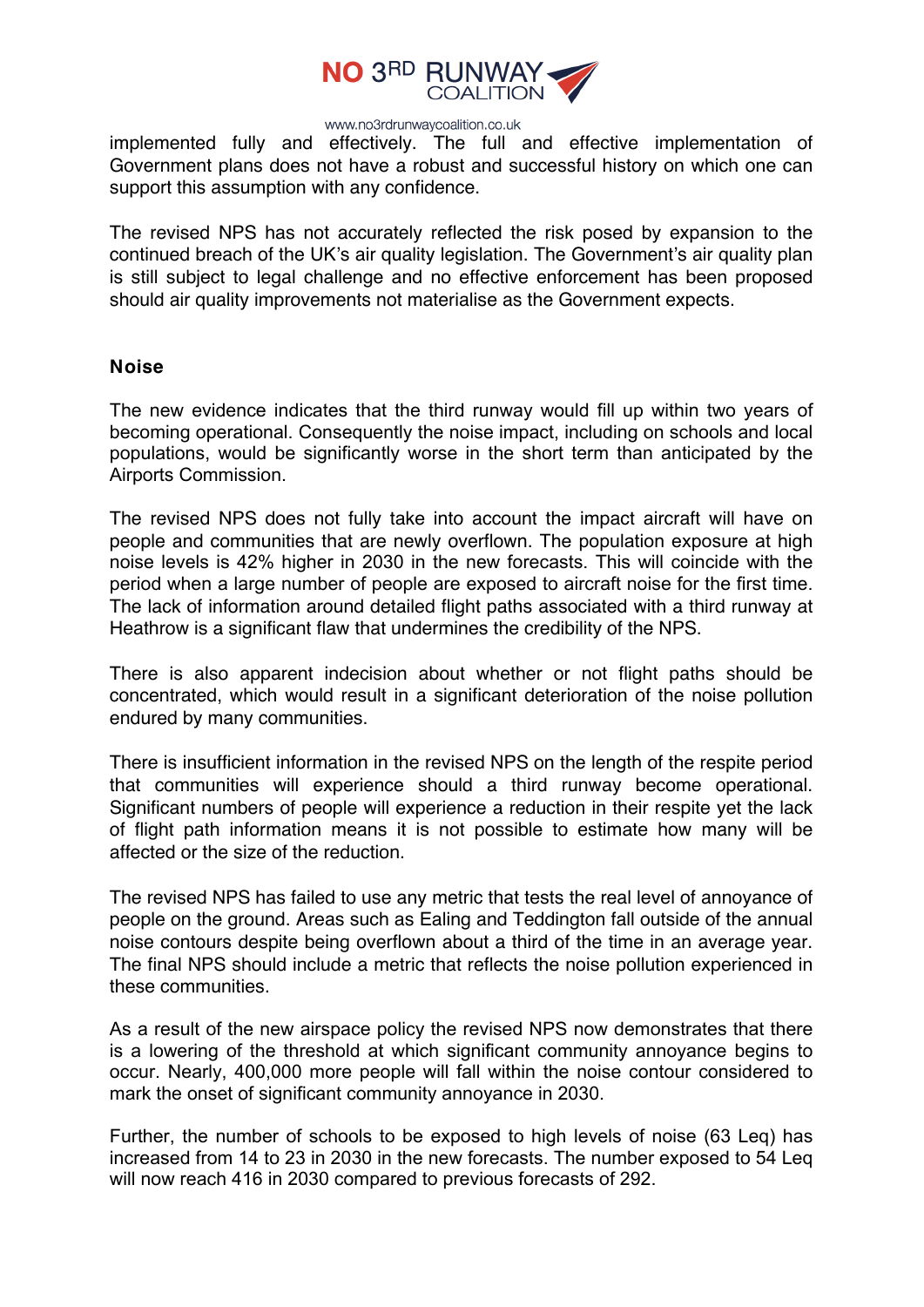

The DfT currently employs metrics based on noise from road traffic when assessing the impact of proposals for airport expansion. This is unacceptable. Noise from aircraft is of a different magnitude and is many times more intrusive than noise from road transport. Consequently, assessment, appraisal and resultant compensation for local communities should reflect the reality of the noise pollution endured based on accurate information. The revised NPS does nothing to address this.

The current plans for an independent noise authority are woefully behind schedule and serious concerns remain about the genuine independence of such a body that will be predominately staffed by personnel from the aviation industry and the CAA.

The noise mitigation package offered by Heathrow is lamentably insufficient and is not available for the majority of people who will be significantly impacted by aviation noise. Communities blighted by noise pollution deserve truly world-class mitigation today; not a decade or more after the third runway has opened.

## **Economic**

The Updated Appraisal Analysis significantly undermines the evidence base and rationale for the Government's support for the Northwest Runway at Heathrow. The Government has pursued a policy of support for expansion at Heathrow, primarily based on the economic benefits accrued to the country. However, the revised NPS fundamentally challenges this position.

The revised estimate of total gross economic benefit of the Heathrow northwest runway to £72.8bn - £74.2bn is half of the figure estimated by the Airports Commission. Further, the Net Present Value (which encompasses all costs and benefits, range from just £3.3bn (over 60 years) to a negative figure of minus £2.2bn

Conversely, the revised NPS shows that Gatwick would deliver greater total economic benefit than Heathrow, of up to £75.3bn. There is also an additional £1.5bn of greater passenger benefit from the Gatwick scheme.

The Government's own figures demonstrate that it is not clear that the preferred option of Heathrow expansion presents the most strategic case for expansion that delivers the greatest economic benefits.

## **Passenger Demand Forecasts**

It is important to note that significant uncertainty remains about future demand for air travel. The revised NPS forecasts of demand should consider of the levels of market maturity in air travel already found in some market segments. Indeed, the possibility of earlier emergence of market maturity than assumed in official forecasts needs to be taken into account. The revised NPS does not consider this.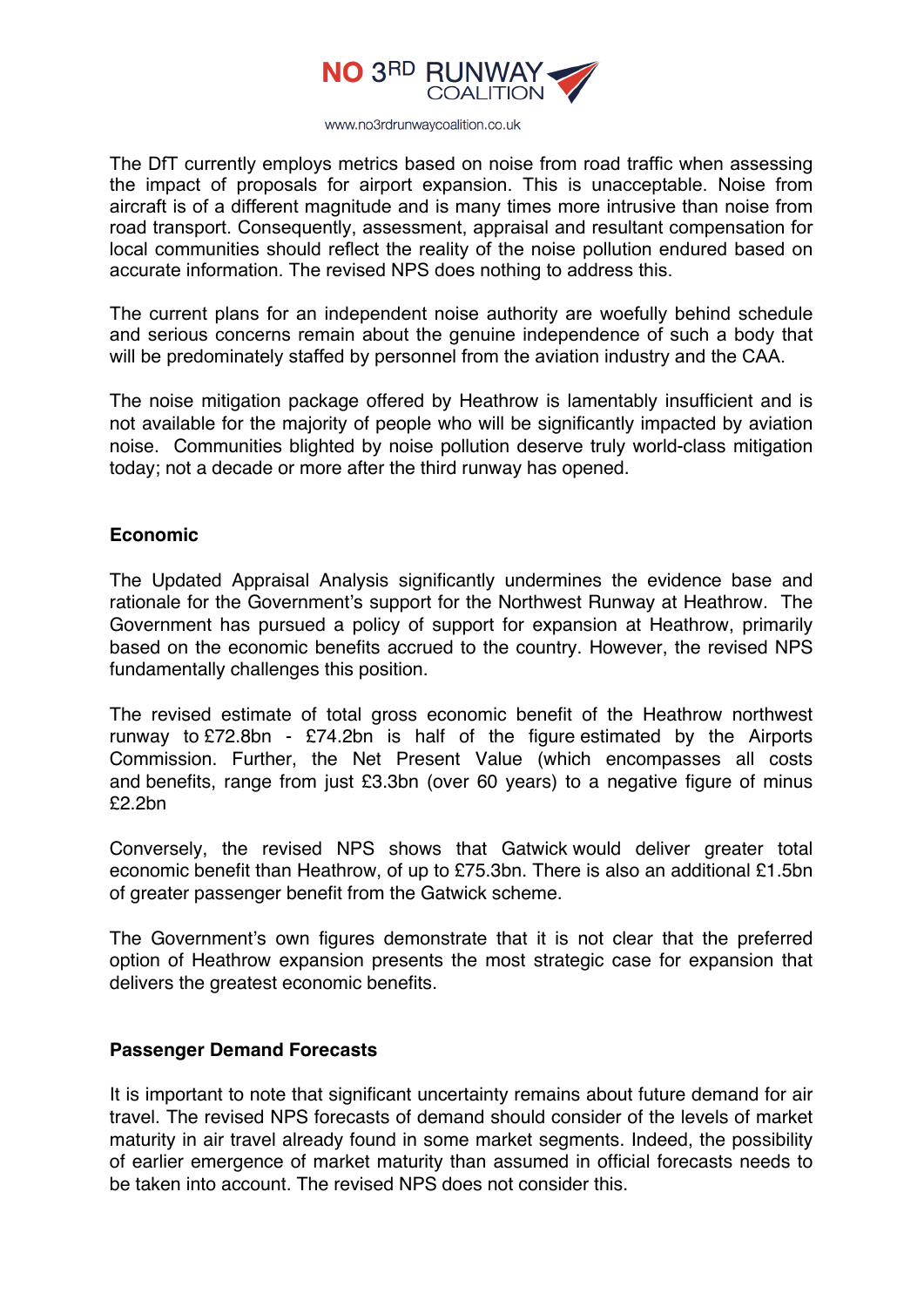

It would seem sensible for the forecasts to include a 'lower case' projection, to allow for the possibility of faster market maturity than currently assumed. This would be particularly relevant to the private sector financing of a new Heathrow runway in that it would reflect an additional risk.

Passenger demand at all UK airports can only increase by 60% between 2005 and 2050 in order to comply with the UK aviation emissions target yet by 2015 demand had already increased by 11% without a third runway at Heathrow. Expansion at Heathrow will mean that regional airports will be forced to reduce services.

There is no analysis of the impact of Brexit on passenger demand forecasts, which is surprising, given that around 40% of Heathrow's 75 million passengers are from the European market and the European Court of Justice governs the EU Open Skies arrangement.

# **Regional Connectivity**

The revised NPS shows that airports outside of London will on average handle 8.5% fewer passengers in 2050 with a third runway at Heathrow.

The revised figures mean that airports such as Liverpool and Newcastle, that had been predicted to benefit from Heathrow expansion by the Airports Commission, are now to see a loss of passengers compared to a no expansion scenario.

The revised NPS has not undertaken an updated forecast of the number of domestic connections served by an expanded Heathrow. Perhaps this is because Table 3.3 demonstrates that the total number of destinations served will actually fall when compared to a no expansion scenario.

#### **Surface Access**

The revised NPS has not included any further analysis of the potential costs involved in providing the surface access improvements required to facilitate the operations of a third runway at Heathrow.

It is also explicitly states that it has not calculated the financial or environmental costs of the proposed construction of the runway over the M25, nor assessed the potential impacts on the local road network.

Consequently, it remains unclear what the cost of the road and rail infrastructure needed to serve a third runway will be and who will pay for it.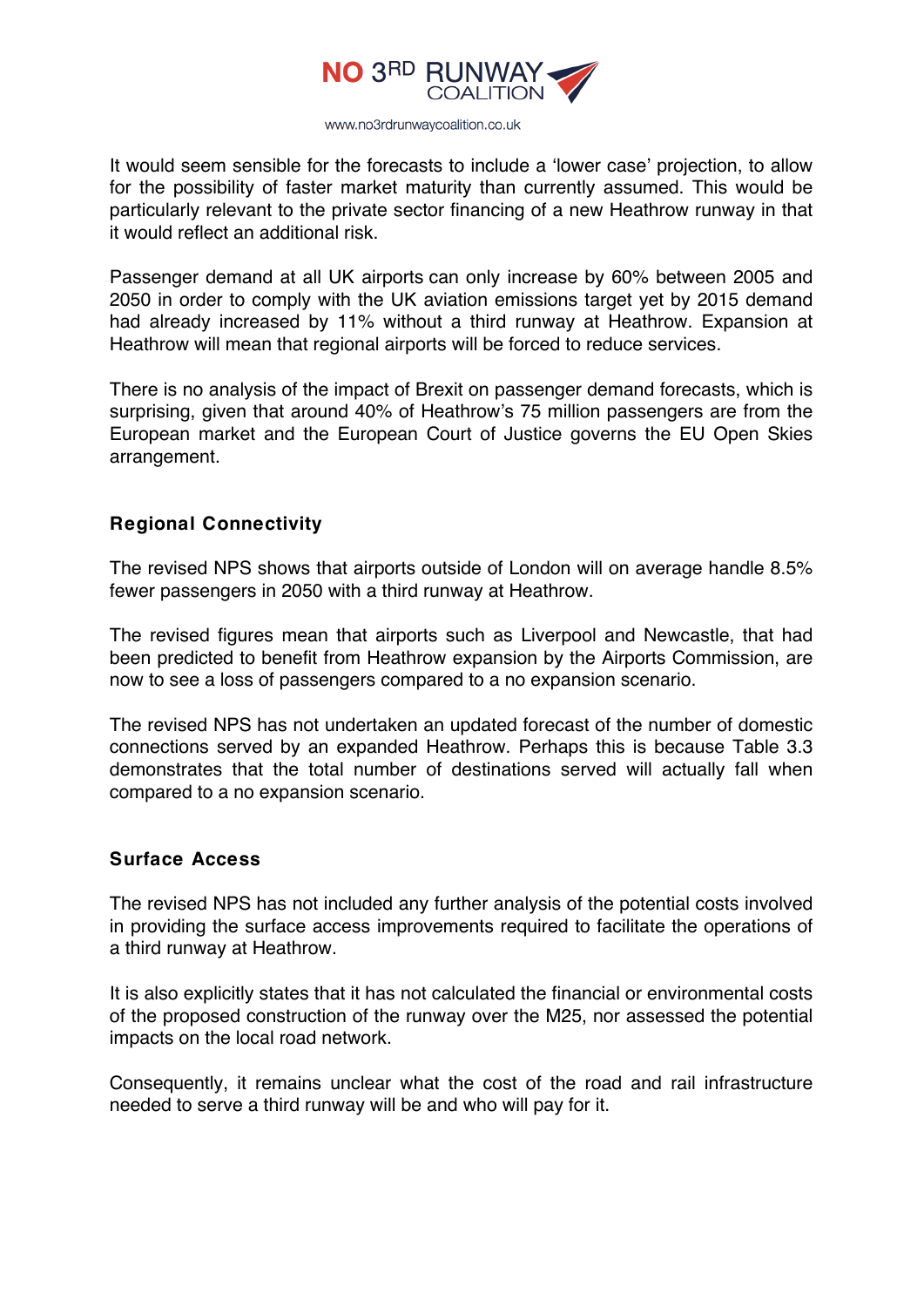

Two proposed rail improvements; Western Rail Access and Southern Rail Access, assumed to take place currently have no Government commitment or funding to ensure their delivery.

The risk remains high that taxpayers will be asked to make a significant financial contribution.

### **Health**

The Airports Commission report assessed the effects of a third runway at Heathrow as moderately adverse for health outcomes (including mental and physical health) and majorly adverse for children's cognitive development. The revised NPS has failed to give sufficient weight to these very serious impacts.

The revised NPS should have made it a condition of any scheme that specific and proven mitigations are introduced that ensures that there is no increase in adverse health and educational impacts. The failure to do so is a serious abdication of Government responsibility.

The revised NPS assumes that possible future compliance with existing legal air quality standards is sufficient reason to support expansion at Heathrow. However, it can be asserted that current legal limit values are not sufficiently robust to protect the public from dangerous air pollution and that Government should examining bringing the legal limits down to be in line with WHO recommendations.

## **Climate Change**

The revised NPS states that any one of the three shortlisted schemes could be delivered within the UK's climate change obligations. It is simply not credible to suggest that the Government has presented evidence to support such a statement.

The revised NPS includes a significant reduction in CO2 emissions per passenger compared to previous Government forecasts in 2013, yet it does not provide any evidence to explain why the current predictions are accurate and the previous ones were incorrect.

There has also been an assumption made in the modelling about an increase in larger aircraft carrying more passengers and thus a consequent decline in air traffic movements. However, once again there has been no evidence or commentary to support the assumption that larger aircraft will be operational nor a strategy created to mitigate the impacts that failure to deliver larger aircraft would have on carbon emissions.

If expansion at Heathrow takes place, emissions from aviation would constitute around 25% of total UK emissions by 2050. This will require significant reductions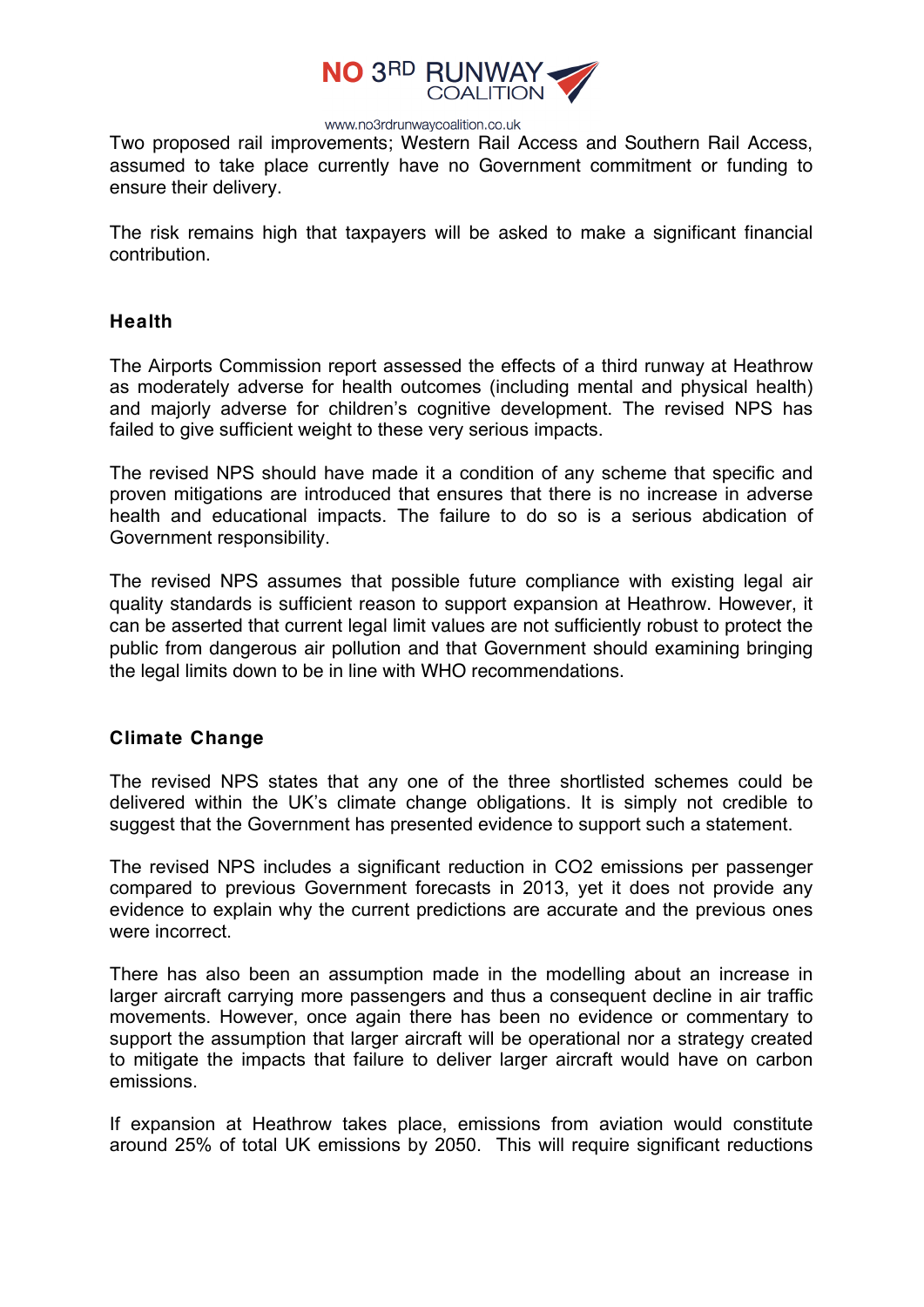

and restrictions in other sectors of the economy, including the complete decarbonisation of the transport.

The Committee on Climate Change has said that allowing aviation emissions to overshoot the limit (as would be inevitable with a new runway) would imply other sectors making cuts beyond the limit of what is feasible.

The revised NPS appears to rely on the effective implementation of the Government's Clean Growth strategy to address this situation, despite the fact that the strategy said that the Government *"has not reached a final view on the appropriate level of aviation emissions in 2050."* At time of writing, the Government still has no climate change policy for aviation.

Even if the emission forecasts in the revised NPS are accurate, there will still be an exceedence of the 37.5Mt limit by at least 2.4Mt. The revised NPS and associated documentation do not proposed any measures to tackle this exceedence.

The revised NPS and Appraisal of Sustainability make clear that the Government has no intention of pursuing a carbon capped scenario but rather will allow expansion on a carbon traded basis. This will require a significant rise in the price of carbon that is currently not part of Government policy.

### **Additional Changes to the NPS**

The consultation on the updated NPS presents significant new evidence encompassed in some forty documents. These cover a wide range of key impacts including new demand forecasts, new estimates of noise impacts, new estimates of CO2 emissions and other air pollutants as well as changes to the potential impacts of Heathrow expansion on other UK airports. Such a major revision at this late stage reinforces that the view that the NPS as drafted is not fit for purpose.

Moreover, the short 8-week period of consultation barely provides sufficient time for potential respondents to read all of the new evidence let alone undertake the detailed analysis required for a robust response.

The Government has now published its new Airspace Policy that includes a number of sensible initiatives that need to be incorporated into the NPS, particularly the independent noise authority and use of multiple flight paths to provide respite to overflown communities.

#### **Consultation Process**

The first consultation process on the draft NPS was seriously flawed with selective information provided and still no details provided to communities about the potential new flight paths and periods of respite.